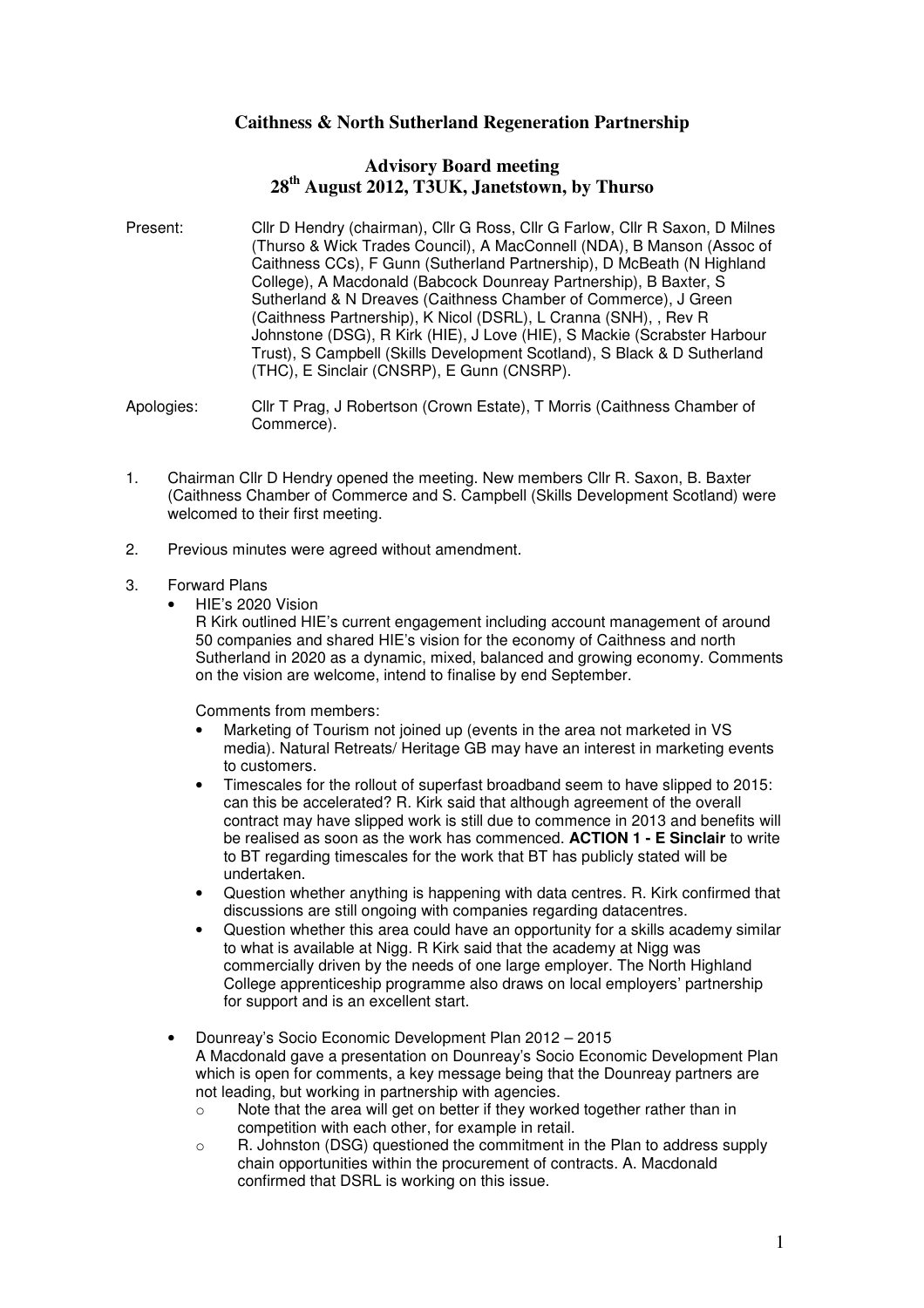4. The Crown Estate Update

Apologies had been received from The Crown Estate that no representative was available to attend. A written update had been circulated to members. **ACTION 2 - E Sinclair** to write to TCE regarding attendance at meetings.

- o Highland Council stated their position is that they would like to see local control of The Crown Estate in Scotland.
- o Question whether information on which groups have received funding from the Coastal Communities Fund is public. Would also like feedback so that unsuccessful groups may improve their bids for next time.
- 5. Programme Manager Update
	- The Socio Economic Impacts of Dounreay decommissioning E Sinclair gave an update on information from the Study, which highlighted the changing impact of Dounreay on the area's economy. Notably, the area's dependence on Dounreay work has decreased since the previous study was carried out in 2006. Similarly, a survey of supply chain companies carried out for the Study showed that dependence on Dounreay contracts had decreased since 2006, whilst around 80% of companies surveyed had seen turnover increase over the same period. The study also highlighted that more Dounreay workers saw a future for themselves in the area beyond their Dounreay work, and that more workers would consider staying to set up their own business. Business start-up rates have also improved. The Study also suggested that CNSRP had played a "decisive" role in leading this process of change.
	- Project level priorities

E Sinclair gave a verbal update on this process, which identifies projects a "pipeline" of projects for partners to examine with a view to supporting. CNSRP's Delivery Group have decided to look at several project-level priorities in the immediate future, each of which would bring jobs. These are either existing business growth or inward investments. Partners will be asked to examine how they might jointly support these projects, so that resources can be prioritised accordingly.

• CNSRP Communications

A good rate of press coverage has been achieved - a rate of approximately 1 per week. S Black and E Sinclair had attended the first Caithness & Sutherland Area Committee meeting of the Highland Council to present a paper on the Partnership. It was well received, but a question was raised as to why Partnership meetings were not held in public. E Sinclair had agreed to raise this issue with Advisory Board members.

- $\circ$  After discussion amongst members it was unanimously agreed that the value of the Partnership forums was their ability to discuss important issues frankly in order to achieve results. It was also agreed that there were appropriate public discussion opportunities at both the Area Committee and the Dounreay Stakeholder Group, to which the CNSRP Programme Manager provides regular written reports. However, a press release could be sent after each CNSRP Advisory/ Executive Board meeting **ACTION 3 - E. Sinclair**.
- o Also discussed at Highland Council Area Committee was Wick Airport. Cllr G Ross asked for members to provide her with any comments on the importance of the airport to the area's economy. **ACTION 4 - ALL**. HIAL is undertaking a business development plan for Wick Airport. E. Sinclair will find out timescale **ACTION 5 - E. Sinclair**. A Macdonald said that a multi-agency approach will assist Wick Airport development.
- 6. Inward Investment progress Report
	- R Kirk reported that Simon Coles' secondment from Babcock to HIE is now complete, and June Love has now been seconded for a period of one year from Dounreay Site Restoration Ltd. HIE would like to thank Babcock and DSRL for their support. June Love will continue to build on the Caithness Ambassadors programme and following up on existing leads as well as generating new leads.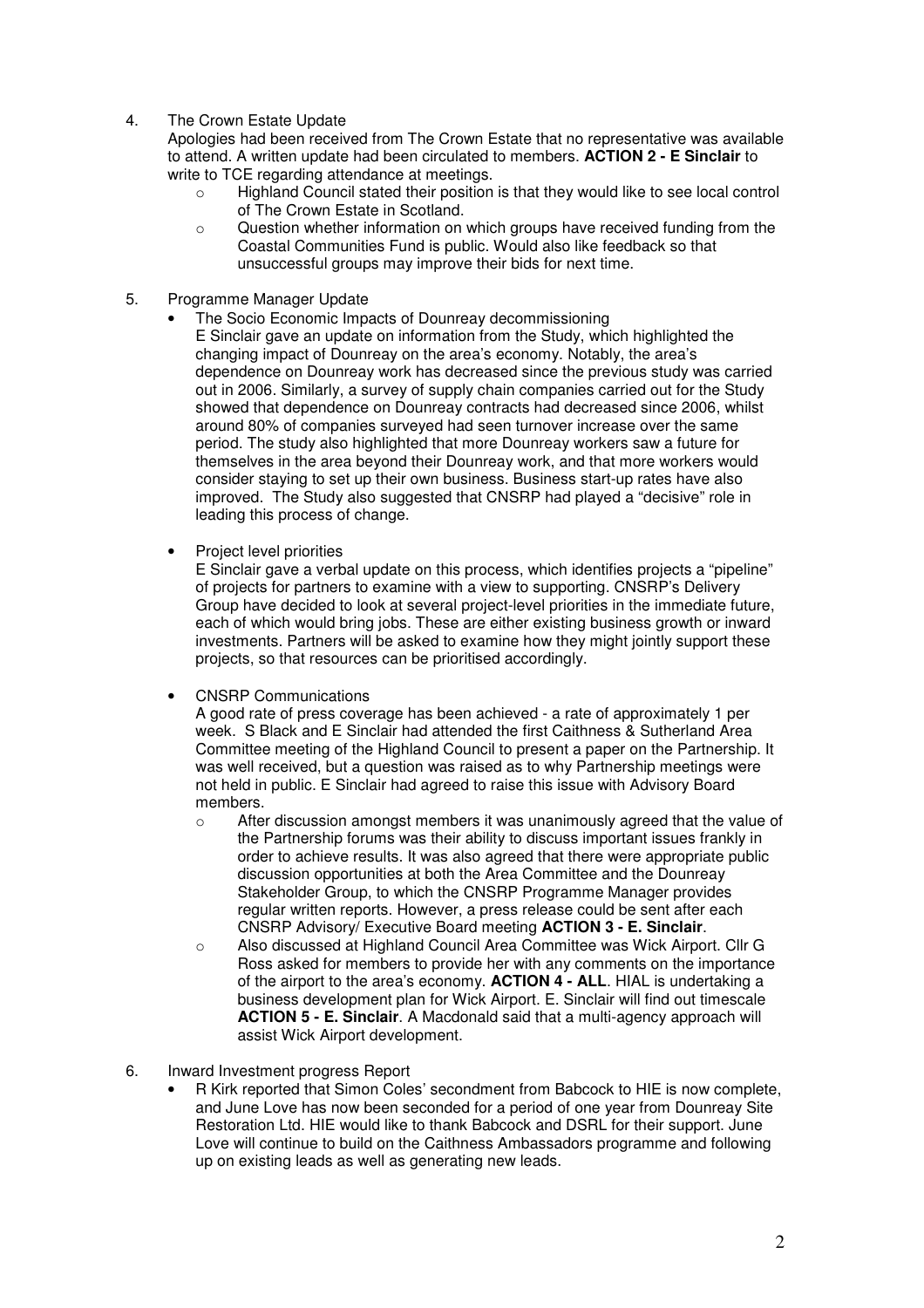John O'Groats is progressing well with the £6 million development. The additional 39 units at John O'Groats should have a positive effect on many other companies. The newly opened cinema has had 10,000 visitors in its first month. R Kirk was hopeful that an announcement in Business Services sector will be forthcoming.

### 7. Member Updates

### • Highland Council

Cllr G Ross reported a positive first Area Committee meeting. She welcomed a move away from local competitiveness towards joined-up working. Cllr R Saxon commented on the cruise ships coming into Scrabster bringing 700-800 tourists. Activities and an itinerary to capitalise on them would be beneficial.

S Black said that Business Gateway shows continued success with 8 business start up's in Caithness and 7 in Sutherland so far this year. D Sutherland said that the contract to build the new Council office in Wick is due to be agreed.

### Sutherland Partnership

F Gunn discussed a paper from Melness & Tongue Community Development Trust (circulated to members) regarding the most beneficial location of an exchange to be upgraded as part of the rollout of Next generation Broadband. Members agreed that the exchange at Bettyhill offered best coverage along the north coast. The Sutherland Youth Summit will focus on jobs, education and health. Visit Sutherland 2014 is being looked at by Sutherland Partnership. Other benefits have come from HIE, Lottery, Climate change funds and CANS fund. Benefits have been insulations managers, Mackay Country manager, progress with the Wild North festival.

### • Caithness Partnership

A recent count has shown that the work of the Caithness Partnership has brought £1.2 million into Caithness. Many thanks to Koreen MacDougall who has now left Caithness Partnership. Caithness Transport Forum had started discussions with NDA re additional loops in the train line between Georgemas and Inverness so trains can pass allowing more trains on the line.

## • Caithness Chamber of Commerce

Chamber is very busy and is still the fastest growing in Scotland but cannot be sustained on membership fees alone. Would like to see the rollout of superfast broadband progress by the date publicised. Currently advertising for a Management Accountant. Town Centre project is due to end this year. Plans to offer training on customer care and marketing. Supply chain training in still continuing for next few months. Innovation challenge is on its second round, with the winner announced at Chamber dinner. Invest Caithness plans are - attendance at Scottish Renewables Conference and Decomm North Sea Conference and an update to the website, adding case studies. Continued frustration re tourism in the county – it is hoped that the current piece of HIE work being undertaken by Glasgow School of Art may bring delivery and make someone accountable for tourism.

## • Dounreay Stakeholder Group

DSG have commented on Dounreay Socio Economic Plan 2012-2015. DSG external review recommended that the DSG focuses on site issues, and its recommendations are now being taken forward by a subgroup of DSG members. DSG are liaising with DSRL regarding socio economic elements in site contracts.

#### • Thurso & Wick Trades Council

D. Milnes said he was aware that the Wick HMRC office was given a reprieve until March 2014, but was unsure what action is being taken in support of this facility in the meantime.

**ACTION 6 - Cllr D Hendry** to remind Councillors of the issue.

Skills Development Scotland